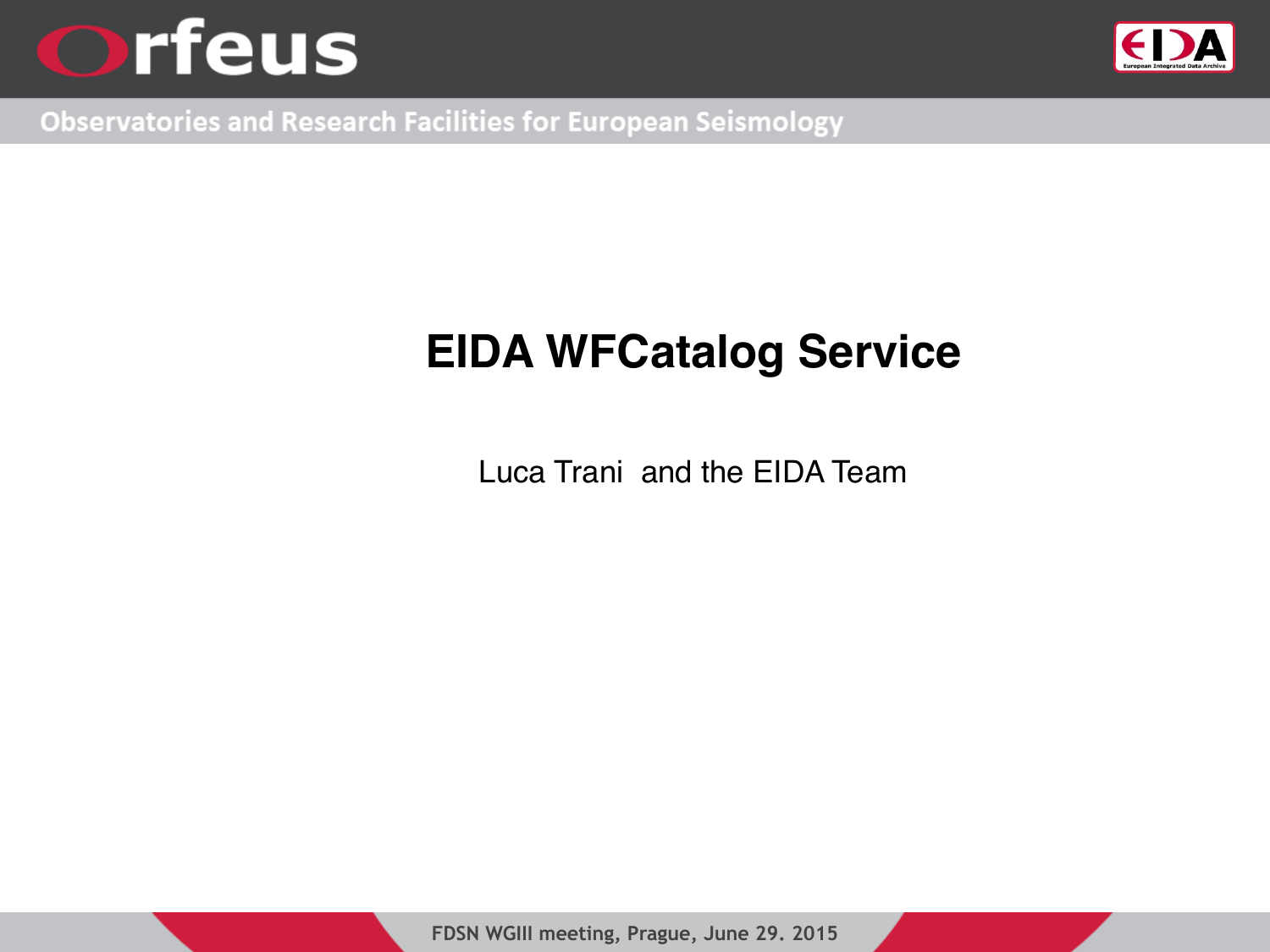

#### EIDA WFCatalog Service



- Provides a well defined API to query for seismic waveform metadata (including QC)
- Enables continuous waveforms discovery based on metadata => no unnecessary data downloads
- Preliminary analysis and processing of seismic waveforms moved to data centers => big advantage for users who can quickly browse data and related features
- More than just QC… the waveform metadata catalog offers functionalities to discover the best waveform data matching a variety of criteria combining multiple quality metrics and metadata extracted from MSEED files
- Based on a set of clear and well defined quality metrics which together with the API have been discussed and agreed among the major data centers in Europe

#### Example of query:

<http://orfeus-eu.org/ws/wfcatalog/query?starttime=2015-06-01&endtime=2015-06-02&sta=HGN&cha=BHZ>

[{"net":"NL","sta":"HGN","cha":"BHZ","loc":"02","sample\_rate":40.0,"record\_length": 512,"quality":"D","num\_gaps":0,"num\_overlaps":0,"gaps\_len":0,"overlaps\_len":0,"sample\_max": 4319, sample min":-3115, "sample rms":1039.382142, "sample mean":2563.56, "sample stdev":1016.847836, "ms\_glitches":0,"ms\_amplifier\_saturation":0,"ms\_digital\_filter\_charging":1,"ms\_digitizer\_clipping": 0, "ms missing padded data":0, "ms spikes":1, "ms suspect time tag":0, "ms telemetry sync error": 0, "ms\_calibration\_signal":0, "ms\_event\_begin":0, "ms\_event\_end":0, "ms\_event\_in\_progress":  $0, : "ms$  timing correction":0, "ms clock locked":0, "percent availability":100.0, "start time":"2015-05-…

FDSN WG3 meeting - 26th IUGG General Assembly Prague, Czech Republic June 22 - July 2, 2015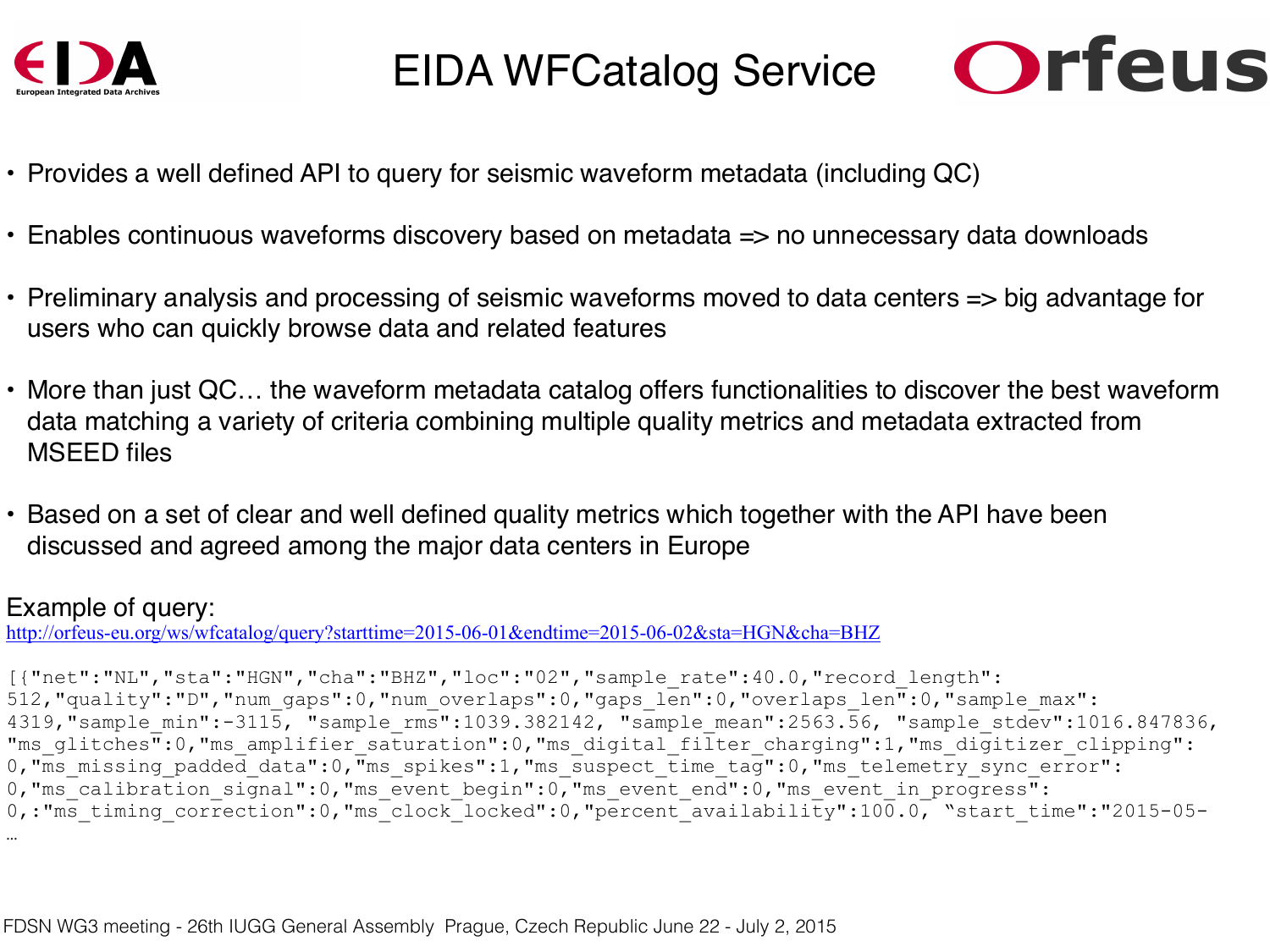

### WFCatalog QC metrics



QC metrics presented and discussed in the FDSN WGII meeting

The selection of metrics and their definitions adopted in the WFCatalog result from the integration and harmonisation of:

 - metrics produced within the NERA EC project and discussed in EIDA with broad consensus among the major european data centers

- metrics currently present in MUSTANG

| Metric Name  | <b>Description</b>      |
|--------------|-------------------------|
| num gaps     | Duration of gaps        |
| num overlaps | Duration of overlaps    |
| sample max   | Maximum sample value    |
| sample rms   | <b>RMS</b> sample value |
| .            | $\cdots$                |

EIDA provides a complete package to extract and manage QC and wf metadata including:

- formal definitions and service specification
- software stack for computation of metrics
- framework for wf metadata management: including repository and web service layer.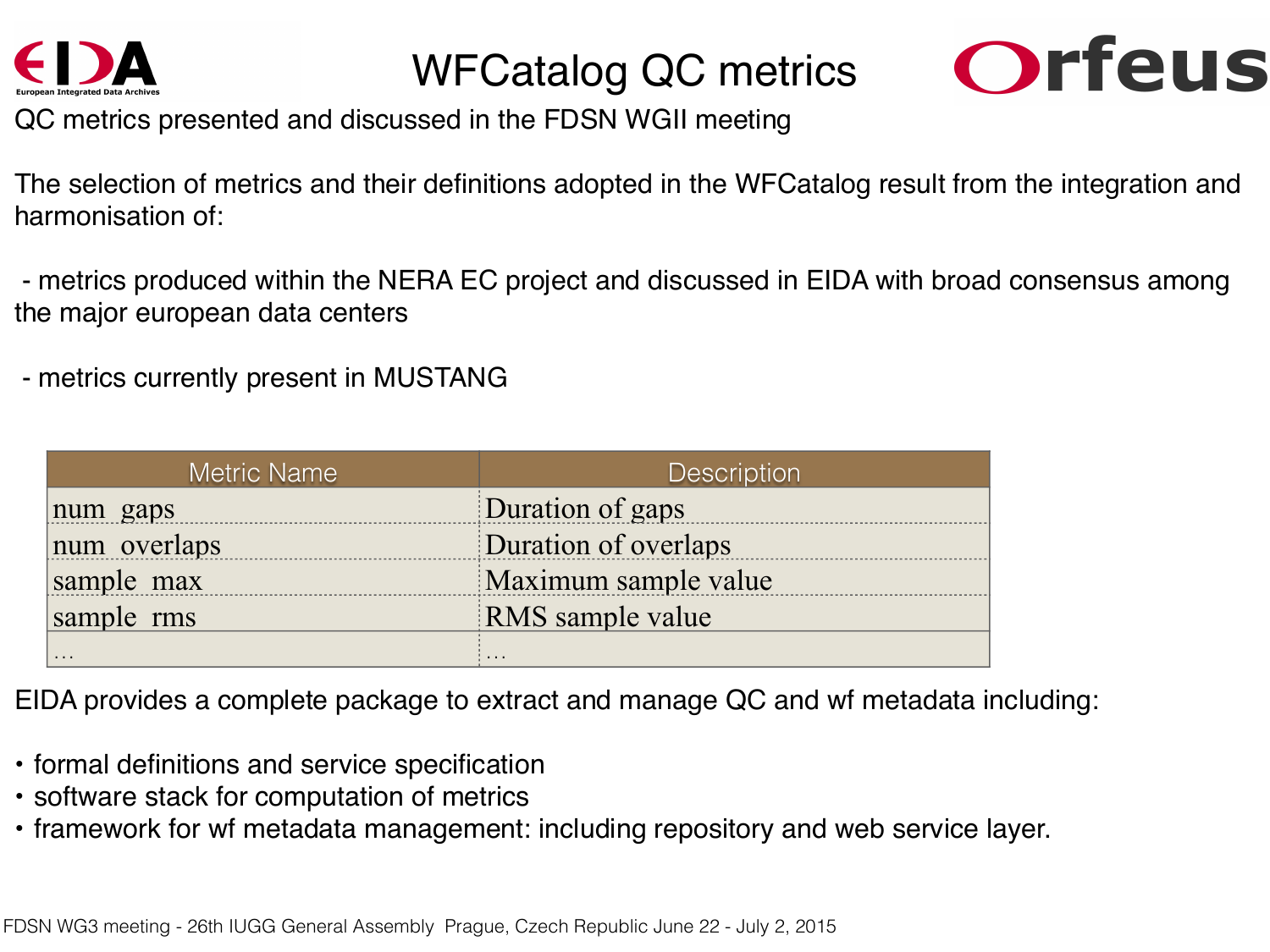

#### WFCatalog specification



The specification of the WFCatalog is the result of a joint collaboration among EIDA partners

The design has been guided by the following principles:

- Maximise compliance with existing FDSN standard services like dataselect
- Facilitate compliance/interoperability with existing systems like MUSTANG
- Provide flexibility to address different use cases
- Enable future extensions e.g: number of metrics and different granularities
- Enable integration within the broader EIDA NG architecture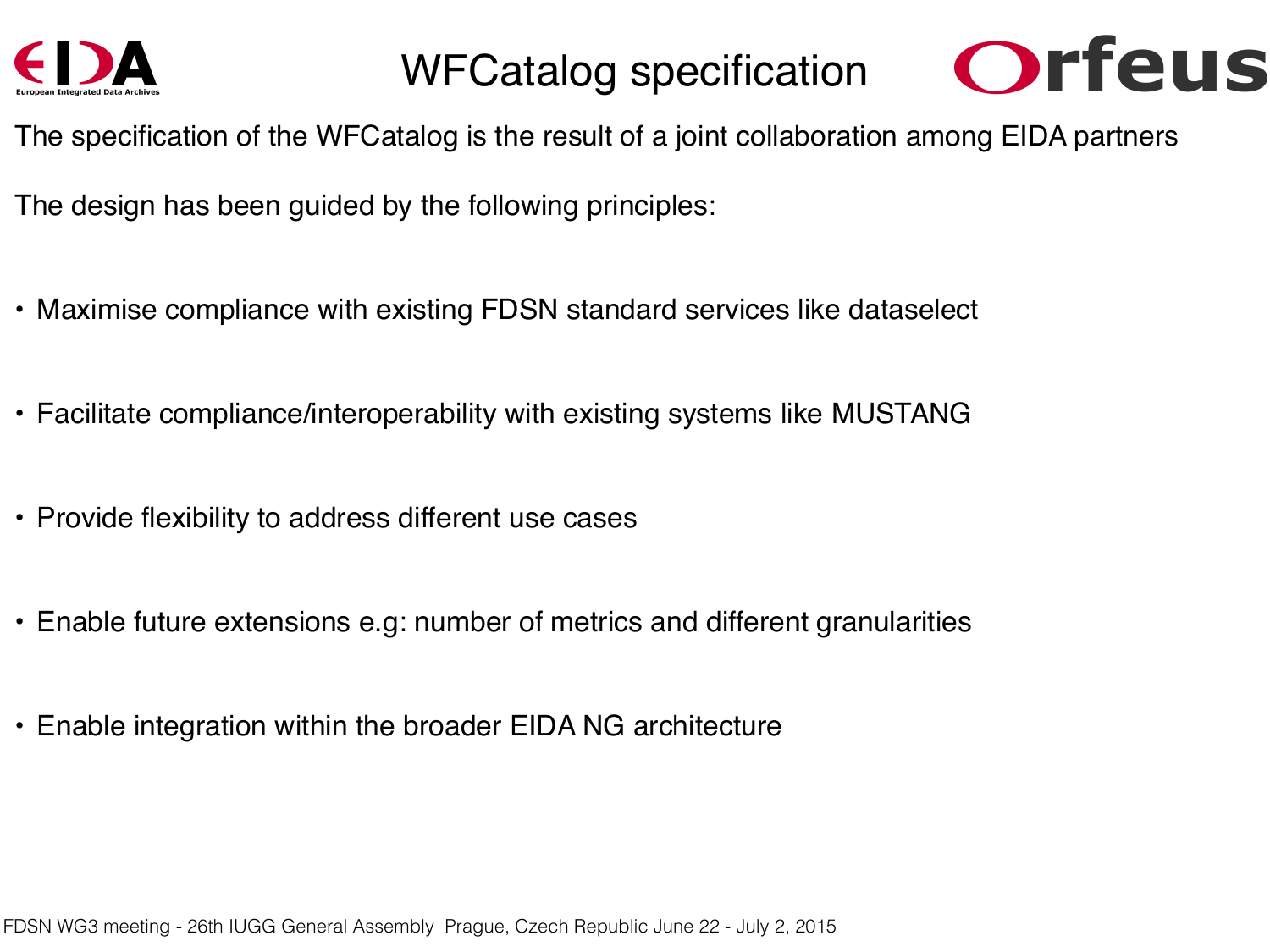# WFCatalog prototype architecture



Prototype service currently in operation/testing at different datacenters

- scalable and flexible architecture based on a few key components and selected technologies